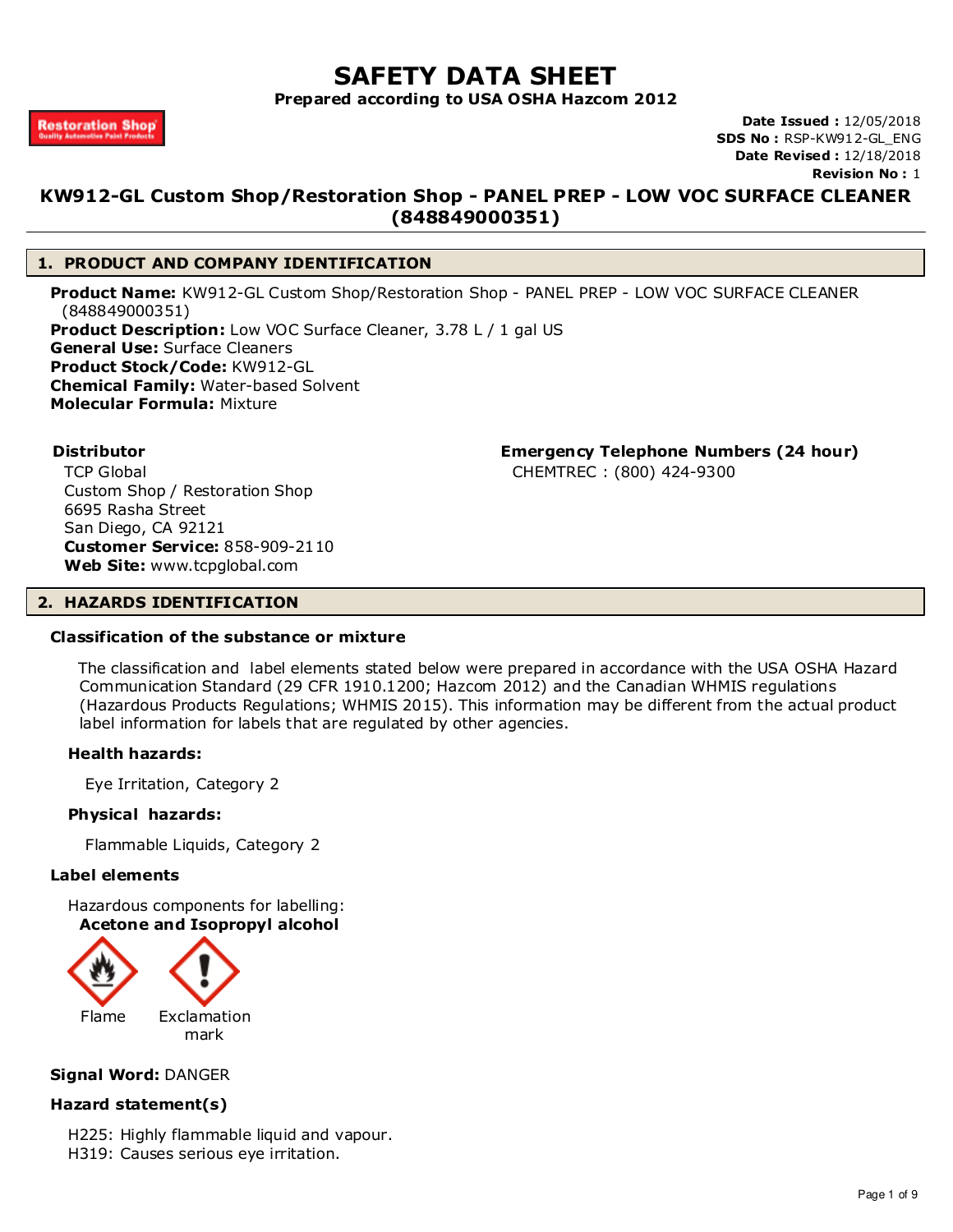# **Precautionary statement(s)**

# **Prevention:**

P210: Keep away from heat, hot surfaces, sparks, open flames and other ignition sources. No smoking.

- P233: Keep container tightly closed.
- P240: Ground and bond container and receiving equipment.
- P241: Use explosion-proof electrical, ventilating and lighting equipment.
- P242: Use non-sparking tools.
- P243: Take action to prevent static discharges.
- P264: Wash hands thoroughly after handling.
- P280: Wear eye protection.

#### **Response:**

P305+P351+P338: IF IN EYES: Rinse cautiously with water for several minutes. Remove contact lenses, if present and easy to do. Continue rinsing.

- P337+P313: If eye irritation persists: Get medical advice/attention.
- P303+P361+P353: IF ON SKIN (or hair): Take off immediately all contaminated clothing. Rinse skin with water [or shower].

P370+P378: In case of fire: Use dry chemical or foam to extinguish.

## **Storage:**

P403+P235: Store in a well-ventilated place. Keep cool.

#### **Disposal:**

P501: Dispose of contents/container in accordance with applicable local, regional and/or national regulations.

## **Hazards Not Otherwise Classified:** No data available.

## **Emergency Overview**

**Immediate concerns:** Flammable liquid and vapor. Causes serious eye irritation. Substance does not generally irritate and is only mildly irritating to the skin. Vapours may cause drowsiness and dizziness.

**Comments:** See sections 9 and 10 for more detailed information on physicochemical effects.

See section 11 for more detailed information on health effects.

See sections 12 for more detailed information on environmental effects.

The actual container label may not include the above label elements. The labeling shown above applies to products used solely for industrial / professional use.

Consumer products should be labeled in accordance with the Canadian Consumer Chemicals and Containers Regulations and US Consumer Product Safety Commission regulations. Consumer product labeling takes precedence over Canadian WHMIS 2015 and OSHA Hazcom 2012 Hazard Communication labeling.

# **3. COMPOSITION / INFORMATION ON INGREDIENTS**

| <b>Chemical Name</b> | Wt.% CAS number |
|----------------------|-----------------|
| Acetone              | $67 - 64 - 1$   |
| Isopropyl alcohol    | $67 - 63 - 0$   |

**Comments:** There are no additional ingredients present which, within the current knowledge of the supplier, are classified and contribute to the classification of the product and hence require reporting in this section.

# **4. FIRST AID MEASURES**

**Eye Contact:** Immediately flush eyes with plenty of water. Get medical attention, if irritation persists.

**Skin Contact:** Wash with soap and water. Get medical attention if irritation develops or persists. Remove contaminated clothing and wash before reuse.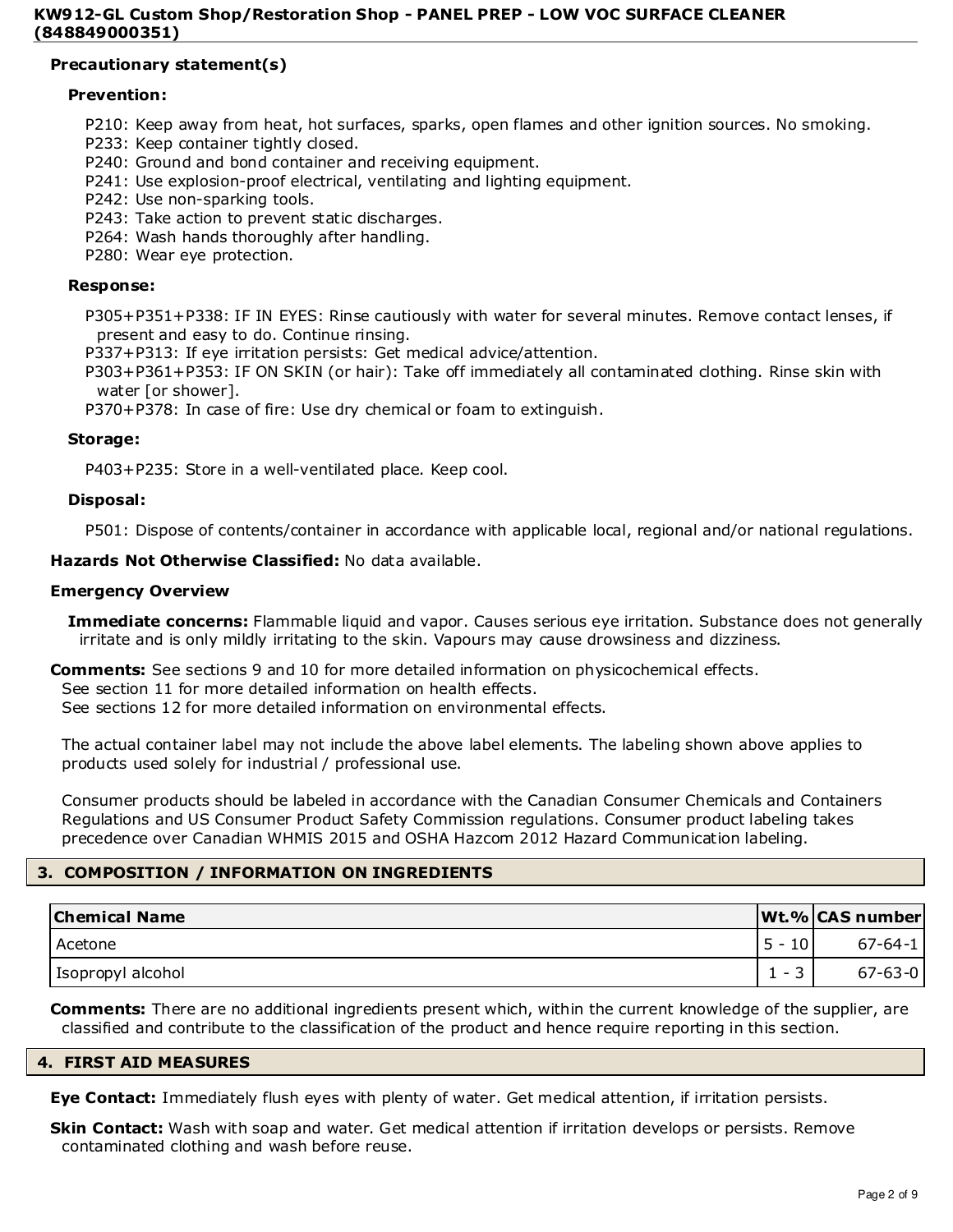**Ingestion:** Rinse mouth and then drink plenty of water. Do not induce vomiting. Never induce vomiting or give anything by mouth if the victim is unconscious or having convulsions. Immediate medical attention required.

**Inhalation:** If overcome by exposure, remove victim to fresh air immediately. Give oxygen or artificial respiration as needed. Obtain medical attention if breathing difficulty persists.

# **Signs and Symptoms of Overexposure**

**Eye Contact:** Contact causes serious eye irritation. Symptoms may include pain, tearing, reddening and swelling accompanied by a stinging sensation and/or a feeling like that of fine dust in the eyes.

**Skin Contact:** Substance does not generally irritate and is only mildly irritating to the skin. Prolonged or repeated contact can result in defatting and drying of the skin which may result in skin irritation and dermatitis (rash).

**Ingestion:** Substance may be harmful if swallowed.

**Inhalation:** High vapor or spray mist concentrations may be harmful if inhaled. May cause headaches and dizziness. High vapor concentrations may cause drowsiness.

# **Additional Information:** No data available.

## **5. FIRE FIGHTING MEASURES**

**Flammable Properties:** Flammable Liquid. Can release vapors that form explosive mixtures at temperatures at or above the flash point. Product can be ignited by static discharge.

**Extinguishing Media:** Use alcohol foam, carbon dioxide, or water spray when fighting fires involving this material.

**Hazardous Combustion Products:** During a fire, irritating and highly toxic gases may be generated by thermal decomposition or combustion.

**Fire Fighting Procedures:** Containers can build up pressure if exposed to heat (fire).

**Fire Fighting Equipment:** As in any fire, wear self-contained breathing apparatus pressure-demand, (MSHA/NIOSH approved or equivalent) and full protective gear.

**Sensitivity to Static Discharge:** Product is sensitive to static discharge.

**Sensitivity to Mechanical Impact:** Product is not sensitive to mechanical impact.

## **6. ACCIDENTAL RELEASE MEASURES**

**Small Spill:** Eliminate all ignition sources. Contain spilled liquid with sand or earth. DO NOT use combustible materials such as sawdust. Sweep up material being careful not to raise dust. Place in an appropriate disposal container and seal tightly.

## **Environmental Precautions**

**Water Spill:** Do not discharge into drains/surface waters/groundwater.

**Land Spill:** Avoid runoff into storm sewers and ditches which lead to waterways.

**Special Protective Equipment:** Clean up spills immediately, observing precautions in Protective Equipment section 8.

## **7. HANDLING AND STORAGE**

**General Procedures:** Comply with all national, state, and local codes pertaining to the storage, handling, dispensing, and disposal of flammable liquids. Ensure thorough ventilation of stores and work areas.

**Handling:** Do not use in the presence of open flame or spark. Wear recommended personal protective equipment. Use only in a well ventilated area. Do not breath vapors. Avoid contact with eyes, skin, and clothing. After handling, always wash hands thoroughly with soap and water.

**Storage:** Keep away from heat, sparks and open flame. Protect from physical damage. Keep containers tightly closed, when not in use. Store in a cool place. Keep from freezing.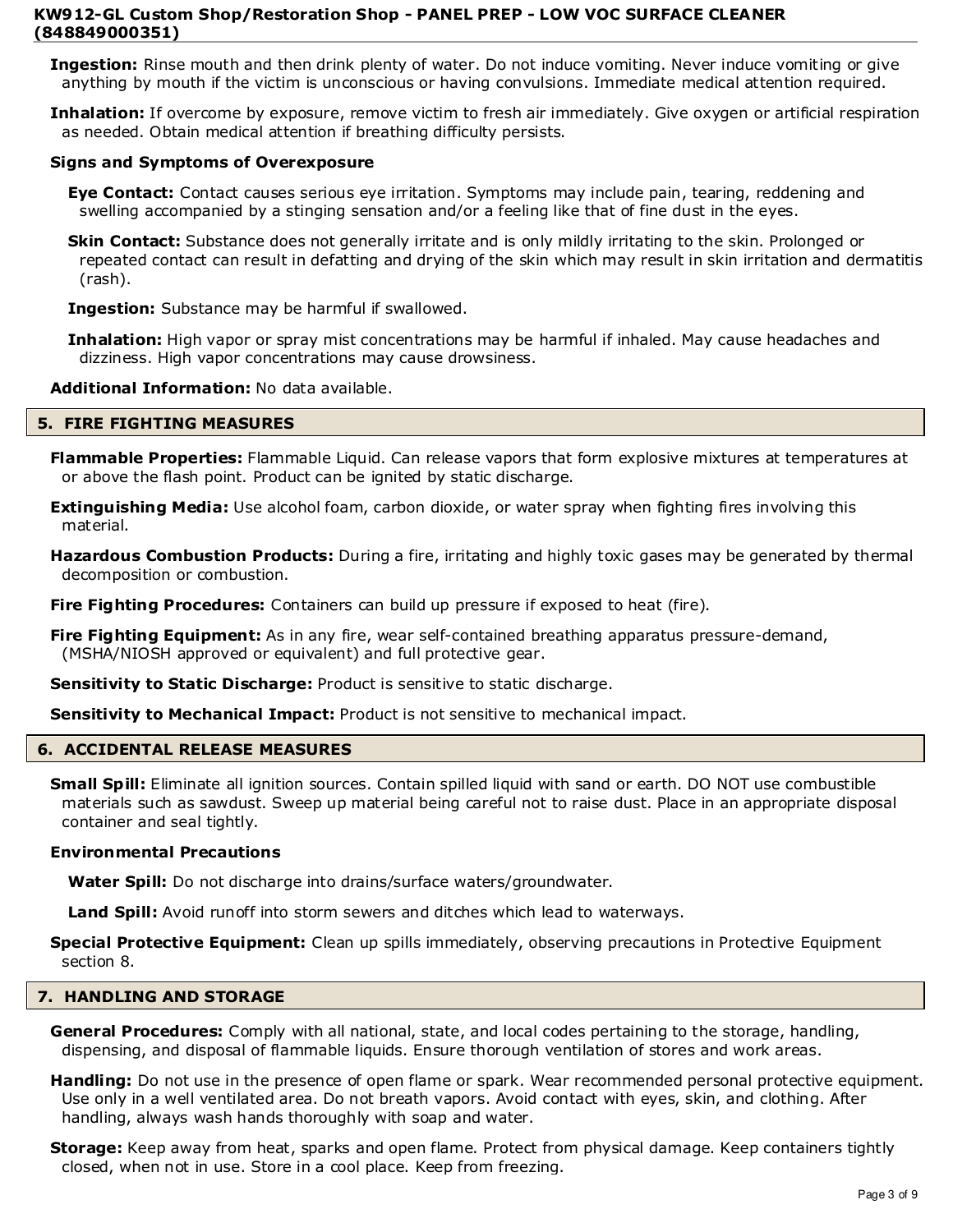# **8. EXPOSURE CONTROLS / PERSONAL PROTECTION**

# **Exposure Guidelines**

| OSHA / WHMIS 2015 HAZARDOUS COMPONENTS |                                               |             |      |                   |
|----------------------------------------|-----------------------------------------------|-------------|------|-------------------|
|                                        | <b>Occupational Exposure Limits</b>           |             |      |                   |
| <b>Chemical Name</b>                   | <b>Type</b>                                   |             | ppm  | mg/m <sup>3</sup> |
|                                        | <b>OSHA PEL</b>                               | <b>TWA</b>  | 1000 | 2400              |
| Acetone                                | <b>ACGIH TLV</b>                              | <b>TWA</b>  | 500  | 1188              |
|                                        |                                               | <b>STEL</b> | 750  | 1782              |
|                                        | <b>NIOSH REL</b>                              | <b>TWA</b>  | 250  | 590               |
|                                        | <b>OSHA PEL</b>                               | <b>TWA</b>  | 400  | 980               |
| Isopropyl alcohol                      | <b>ACGIH TLV</b>                              | <b>TWA</b>  | 200  | 491               |
|                                        |                                               | <b>STEL</b> | 400  | 984               |
|                                        | <b>TWA</b><br><b>NIOSH REL</b><br><b>STEL</b> |             | 400  | 980               |
|                                        |                                               | 500         | 1225 |                   |

**Engineering Controls:** Good general ventilation should be sufficient to control airborne levels.

# **Personal Protective Equipment**

**Eyes and Face:** Wear safety glasses with side shields (or goggles). Contact lenses should not be worn when working with this product. Eye wash fountains should be readily available to areas of use and handling.

**Skin Contact:** Wear chemical resistant gloves.

**Respiratory:** Generally not required. Wear respiratory protection if ventilation is inadequate.

**Protective Clothing:** Wear protective clothing as necessary to prevent contact.

**Work Hygienic Practices:** Use good personal hygiene practices. Wash hands before eating, drinking, smoking, or using toilet facilities. Promptly remove soiled clothing/wash thoroughly before reuse.

# **9. PHYSICAL AND CHEMICAL PROPERTIES**

| <b>Physical State</b>                         | : Liquid                                         |  |
|-----------------------------------------------|--------------------------------------------------|--|
| Odor                                          | : Ketone                                         |  |
| <b>Odor Threshold</b>                         | : Not Available                                  |  |
| <b>Appearance</b>                             | : Clear                                          |  |
| Color                                         | : Colourless                                     |  |
| рH                                            | : No data available.                             |  |
| % Volatiles                                   | : 99+ % w/w                                      |  |
| <b>Flash Point and Method</b>                 | : 15.5 °C Setaflash Closed Cup                   |  |
| <b>Flammable Limits</b>                       | : 2.5 to 12.8                                    |  |
| <b>Notes:</b> Based on data for acetone.      |                                                  |  |
| Autoignition Temperature : No data available. |                                                  |  |
| <b>Vapor Pressure</b>                         | : 24 kPa (184 mm Hg) [Acetone] at $20^{\circ}$ C |  |
| <b>Vapor Density</b>                          | : > 1                                            |  |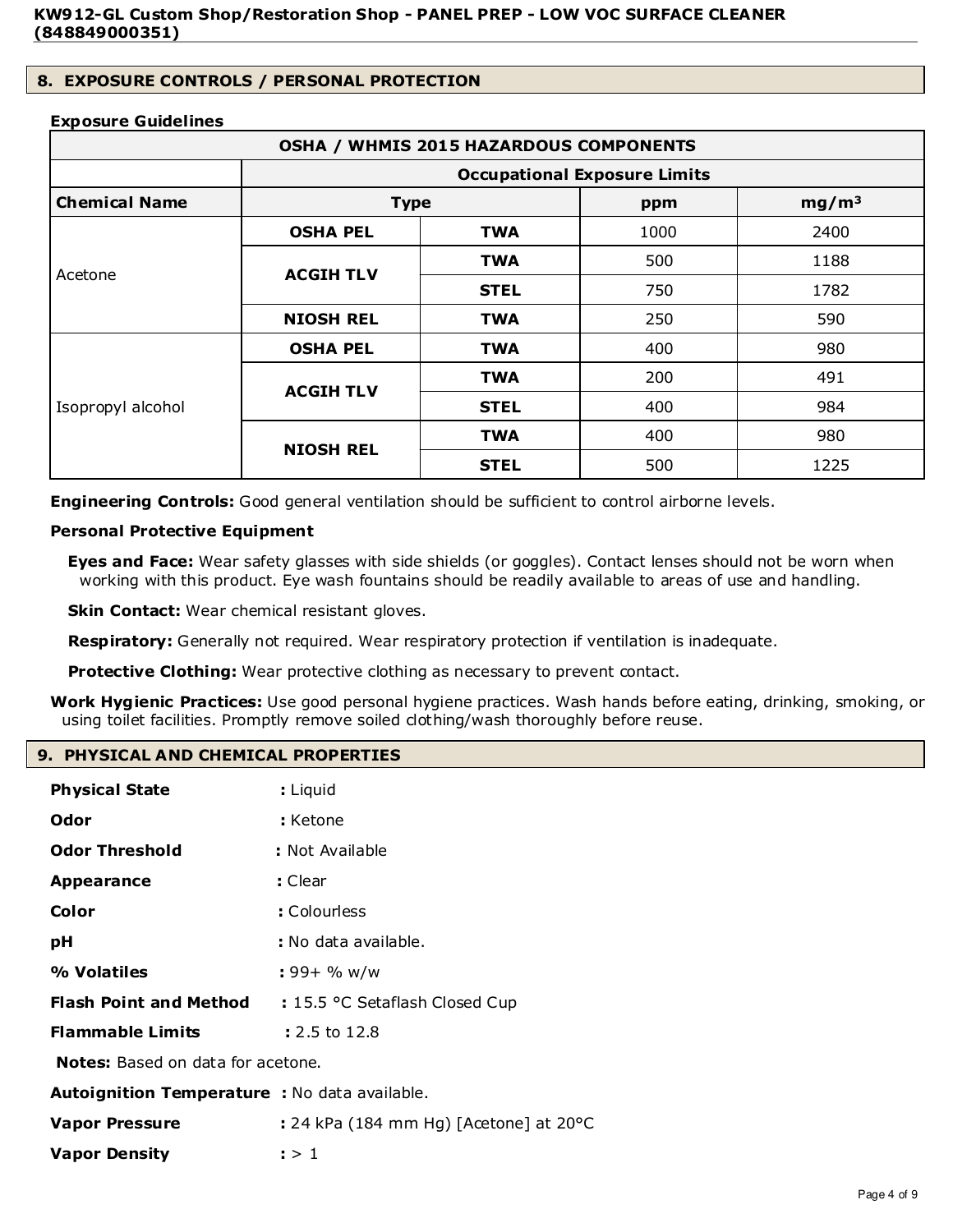| <b>Boiling Point</b>                                | $: 56 - 105$ °C                                             |
|-----------------------------------------------------|-------------------------------------------------------------|
| <b>Freezing Point</b>                               | : Not Available                                             |
| <b>Melting Point</b>                                | : Not Available                                             |
| <b>Solubility in Water</b>                          | : Soluble                                                   |
| <b>Evaporation Rate</b><br>$(n$ -butyl acetate = 1) | : > 1                                                       |
| <b>Density</b>                                      | : $0.96 - 1.00$ g/ml at $20^{\circ}$ C                      |
| <b>Viscosity</b>                                    | : Not Available                                             |
| <b>VOC Content</b>                                  | $\approx$ 25 g/l, less exempt solvents $\left[$ < 2.5% w/w] |
| <b>Oxidizing Properties</b>                         | : None                                                      |
| Comments:                                           |                                                             |

# **VOC Compliance Statement - LVAPC**

| <b>VOC Content:</b><br>(as supplied)<br><b>Density:</b><br><b>Water Content:</b>                                         | 25 g/l (0.2 lb/gal)<br>$2.5%$ w/w<br>$0.98 \pm 0.02$ g/ml<br>$89.0 \pm 0.5$ % w/w                                                                       |
|--------------------------------------------------------------------------------------------------------------------------|---------------------------------------------------------------------------------------------------------------------------------------------------------|
| <b>Exempt Content:</b>                                                                                                   | $8.5 \pm 0.5$ % w/w (acetone)                                                                                                                           |
| <b>VOC Regulation:</b>                                                                                                   | SCAOMD Rule 1143 - Consumer Paint Thinners &<br>Multi-Purpose Solvents- California, USA                                                                 |
| <b>Coating Category:</b>                                                                                                 | Consumer Multi-Purpose Solvent                                                                                                                          |
|                                                                                                                          | The product VOC content meets the 25 $g/l$ (0.21 lb/gal) limit for Consumer<br>Multi-Purpose Solvents. California compliant. Do not thin with solvents. |
| <b>VOC Regulation:</b>                                                                                                   | <b>CARB Consumer Product Requlations</b>                                                                                                                |
| <b>Coating Category:</b>                                                                                                 | Multi-Purpose Solvent                                                                                                                                   |
| <b>CARB Consumer Product Regulations for Multi-Purpose Solvents.</b><br>California compliant. Do not thin with solvents. | The product VOC content meets the current 3% w/w limit under the                                                                                        |
| <b>VOC Regulation:</b>                                                                                                   | VOC Concentration Limits for Automotive Refinishing<br>Products Regulations - Canada                                                                    |
| <b>Coating Category:</b>                                                                                                 | Surface Cleaners                                                                                                                                        |
| Canada compliant. Do not thin with solvents                                                                              | The product VOC content meets the 50 $g/I$ (0.42 lb/gal) limit for Surface Cleaners.                                                                    |
| <b>VOC Regulation:</b>                                                                                                   | SCAOMD Rule 1151 - Motor Vehicle and Mobile Equipment<br>Non-Assembly Line Coating Operations- California                                               |
| <b>Coating Category:</b>                                                                                                 | Surface Cleaners                                                                                                                                        |
| California compliant. Do not thin with solvents.                                                                         | The product VOC content meets the 25 $g/l$ (0.21 lb/gal) limit for Surface Cleaners.                                                                    |

# **10. STABILITY AND REACTIVITY**

**Reactive Hazard :** No

Hazardous Polymerization: Not expected to occur.

**Stability:** Stable.

**Conditions to Avoid:** Keep away from flames and incompatible materials. Keep away from flames and any object that sparks.

**Possibility of Hazardous Reactions:** No data available.

**Hazardous Decomposition Products:** Carbon Monoxide and other toxic vapors.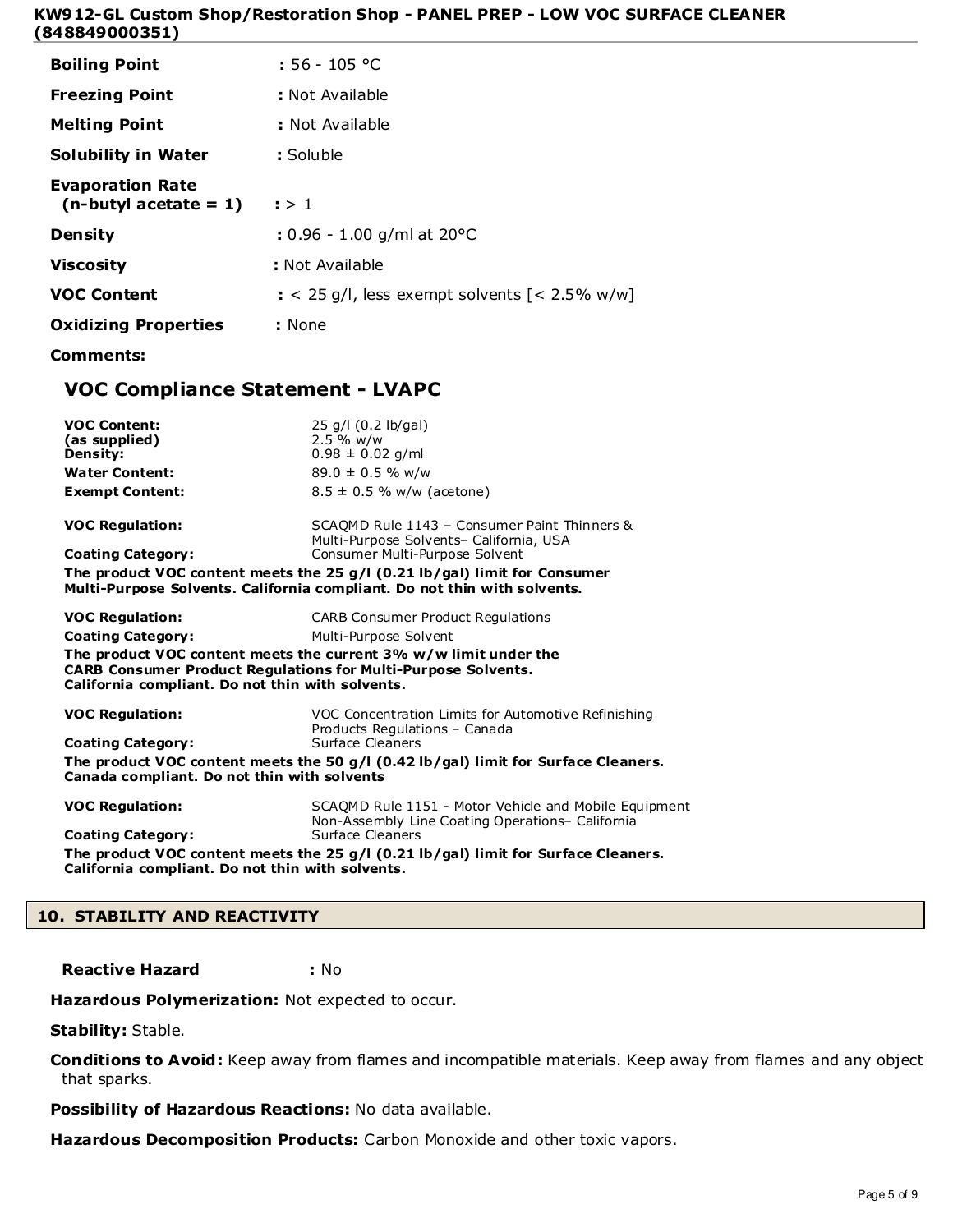**Incompatible Materials:** Oxidizing materials.

# **11. TOXICOLOGICAL INFORMATION**

# **Acute Toxicity**

| <b>Chemical Name</b> | Oral $LD_{50}$ mg/kg(rat)                | Dermal LD <sub>50</sub> mg/kg(rabbit) | Inhalation $LC_{50}$ mg/l      |
|----------------------|------------------------------------------|---------------------------------------|--------------------------------|
| Acetone              | 8400<br>5250(mouse)<br>5300(rabbit)      | >15,700                               | 50.1(rat;8h)<br>44.0(mouse;4h) |
| Isopropyl alcohol    | 4710-5840<br>4475(mouse)<br>5030(rabbit) | 12,870                                | 51.0(rat;8h)<br>72.6(rat;4h)   |

- **Acute Toxicity Dermal LD50:** Based on available ingredient data, the classification criteria for Acute Dermal Toxicity are not met for this mixture. The calculated ATE is >2000 mg/kg.
- **Acute Toxicity Oral LD50:** Based on available ingredient data, the classification criteria for Acute Oral Toxicity are not met for this mixture. The calculated ATE is >2000 mg/kg.
- **Acute Toxicity Inhalation LC50:** Based on available ingredient data, the classification criteria for Acute Toxicity - inhalation are not met for this mixture. The calculated ATE is >20 mg/l/4h (vapours).
- **Notes:** < 1% of the mixture consists of an ingredient or ingredients of unknown acute toxicity. No additional toxicology information is available for this product itself. (See Component Toxicity Information). **Primary Routes of Entry:**

Eye contact. Inhalation. Skin contact. Ingestion.

- **Skin Irritation / Corrosion:** Based on available data, the classification criteria for skin irritation are not met for this mixture. Substance does not generally irritate and is only mildly irritating to the skin. Prolonged or repeated contact can result in defatting and drying of the skin which may result in skin irritation and dermatitis (rash).
- **Eye Irritation / Serious Eye Damage:** Contains: Acetone and Isopropyl alcohol. Contact causes serious eye irritation. The mixture is classified as: Eye Irritant, category 2, based on summation of ingredient data (>10% ingredients classified as eye irritant, category 2). Symptoms may include pain, tearing, reddening and swelling accompanied by a stinging sensation and/or a feeling like that of fine dust in the eyes.
- **Respiratory / Skin Sensitizer:** Based on available data, the classification criteria for skin/respiratory sensitization are not met for this mixture (< 0.1% ingredients classified as a skin sensitizer, category 1 or subcategory 1A and < 1.0% ingredients classified as a skin/respiratory sensitizer, sub-category 1B).
- **Germ Cell Mutagenicity:** Based on available data, the classification criteria for Germ Cell Mutagenicity are not met for this mixture (< 0.1% ingredients classified as Germ Cell Mutagen, category 1A or 1B and < 1.0% ingredients classified as Germ Cell Mutagen, category 2).

# **Carcinogenicity**

| <b>Chemical Name</b><br><b>IARC status</b><br><b>NTP status</b> |       |       | <b>OSHA status</b> | <b>Other</b> |
|-----------------------------------------------------------------|-------|-------|--------------------|--------------|
| Acetone                                                         | $- -$ | $- -$ | $ -$               | A4<br>(ACGIH |
| Isopropyl alcohol                                               | $- -$ |       | $ -$               | $- -$        |

**Notes:** Based on available data, the classification criteria for Carcinogenicity are not met for this mixture (< 0.1% ingredients classified as a Carcinogen, category 1 or 2).

- **Reproductive Toxicity:** Based on available data, the classification criteria for Reproductive Toxicity are not met for this mixture  $\left($  < 0.1% ingredients classified as Reproductive Toxicity, category 1 or 2).
- **Specific Target Organ Toxicity Single Exposure:** Based on available data, the classification criteria for Specific Target Organ Toxicity - Single Exposure are not met for this mixture (< 1.0% ingredients classified as Specific Target Organ Toxicity - Single Exposure, category 1 or 2 and < 20% summation of all ingredients classified as Specific Target Organ Toxicity - Single Exposure, category 3).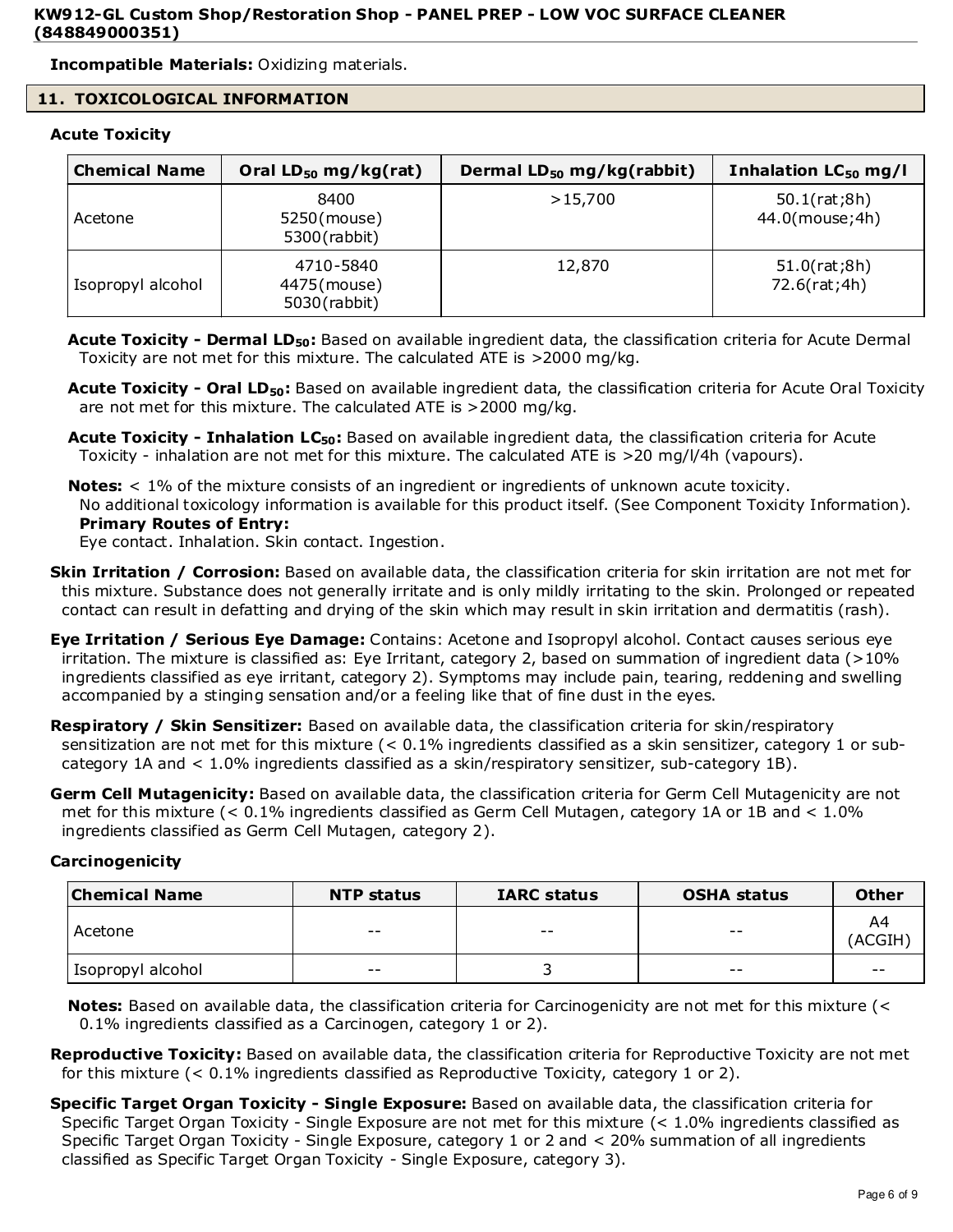**Specific Target Organ Toxicity - Repeated Exposure:** Based on available data, the classification criteria for Specific Target Organ Toxicity - Repeated Exposure are not met for this mixture (< 1.0% ingredients classified as Specific Target Organ Toxicity - Repeated Exposure, category 1 or 2).

**Aspiration Hazard:** Based on available data, the classification criteria for Aspiration Hazard are not met for this mixture (< 10% ingredients classified as an Aspiration Hazard, category 1 and/or mixture viscosity > 20.5 mm<sup>2</sup>/s at 40  $\degree$ C).

# **12. ECOLOGICAL INFORMATION**

**Environmental Data:** No data available.

**Ecotoxicological Information:** No data available.

**Bioaccumulation/Accumulation:** No data available.

**Distribution:** No data available.

**Aquatic Toxicity (Acute):** No data available.

**Chemical Fate Information:** No data available.

# **13. DISPOSAL CONSIDERATIONS**

**Disposal Method:** Comply with applicable local, state or international regulations concerning solid or hazardous waste disposal and/or container disposal. Do not discharge substance/product into sewer system.

**Product Disposal:** Contaminated packaging should be emptied as far as possible; then it can be passed on for recycling after being thoroughly cleaned.

## **14. TRANSPORT INFORMATION**

# **DOT (Department of Transportation)**

| <b>Proper Shipping Name</b>                                   | : PAINT RELATED MATERIAL                                                                                      |
|---------------------------------------------------------------|---------------------------------------------------------------------------------------------------------------|
| <b>Primary Hazard Class/Division: 3</b>                       |                                                                                                               |
| <b>UN/NA Number</b>                                           | : 1263                                                                                                        |
| <b>Packing Group</b>                                          | $:$ II                                                                                                        |
| <b>Other Shipping Information:</b>                            | For products with an inner packaging $< 5.0$ L, this product may be shipped as a Limited Quantity.            |
| <b>Vessel (IMO/IMDG)</b>                                      |                                                                                                               |
| <b>Shipping Name</b>                                          | : PAINT RELATED MATERIAL                                                                                      |
| <b>UN/NA Number</b>                                           | : 1263                                                                                                        |
| <b>Primary Hazard Class/Division: 3</b>                       |                                                                                                               |
| <b>Packing Group</b>                                          | $:$ II                                                                                                        |
| <b>Marine Pollutant</b>                                       | : None                                                                                                        |
|                                                               | <b>Note:</b> For products with an inner packaging < 5.0 L, this product may be shipped as a Limited Quantity. |
| <b>Canadian Transportation of Dangerous Goods Regulations</b> |                                                                                                               |
| <b>Shipping Name</b>                                          | : PAINT RELATED MATERIAL                                                                                      |
| <b>UN/NA Number</b>                                           | : 1263                                                                                                        |
| <b>Primary Hazard Class/Division: 3</b>                       |                                                                                                               |
| <b>Packing Group</b>                                          | $:$ II                                                                                                        |
| <b>TDG Note:</b>                                              |                                                                                                               |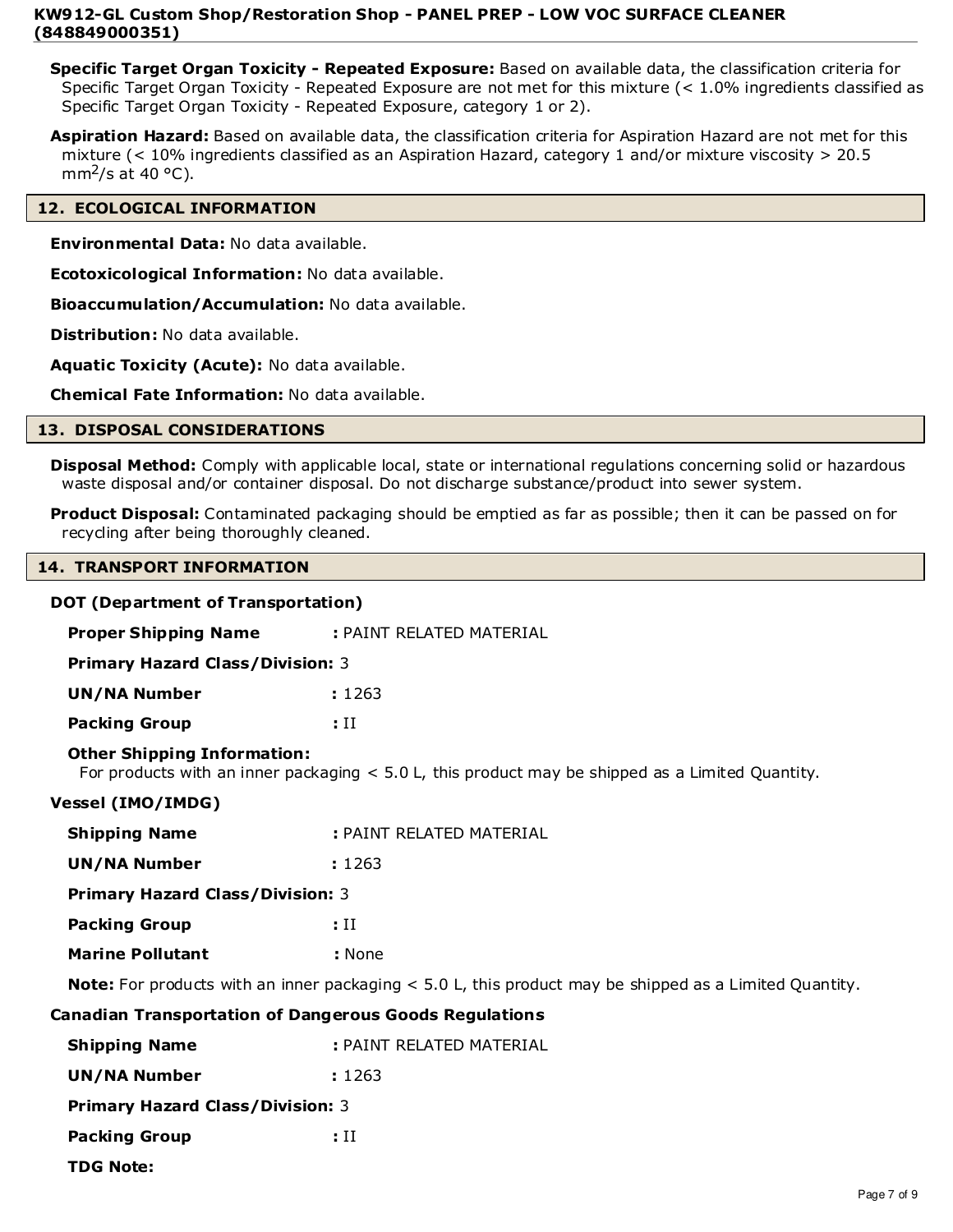For products with an inner packaging < 5.0 L, this component may be shipped as a Limited Quantity as per TDG Section 1.17.

# **15. REGULATORY INFORMATION**

# **UNITED STATES**

# **SARA Section 311/312 Hazard Categories**

**311/312 Health Hazards:** Eye Irritation

**311/312 Physical Hazards:** Flammable Liquids

# **EPCRA Section 313 Toxic Chemicals**

| <b>Chemical Name</b> |                               | Wt.%   CAS number |
|----------------------|-------------------------------|-------------------|
| Isopropyl alcohol    | $\overline{\phantom{a}}$<br>- | $67 - 63 - 0$     |

# **EPCRA Section 302 Extremely Hazardous Substances**

## **EPCRA Status:**

This product contains no listed extremely hazardous substances that are subject to the reporting requirements of SARA Title III, Section 302.

# **CERCLA Hazardous Substances and Reportable Quantities (RQ)**

| <b>Chemical Name</b> | <b>Wt.%</b>                                        | <b>RQ</b> |
|----------------------|----------------------------------------------------|-----------|
| Acetone              | -<br>$1^{\circ}$<br>τn<br>$\overline{\phantom{0}}$ | 5,000     |

# **TSCA (The Toxic Substances Control Act)**

## **TSCA Status:**

All components are included or are otherwise exempt from inclusion on this inventory.

# **CAA 112(b) - Hazardous Air Pollutants**

# **CAA 112(r) - List of Substances for Accidental Release Prevention:**

This product contains no chemicals subject to CAA 112(b) or CAA 112(r).

## **California Proposition 65:**

This product contains no chemicals subject to California Proposition 65.

# **OSHA Hazard Communication Standard (29 CFR 1910.1200):**

OSHA Status: Hazardous Product (See Section 2 for details).

This product has been classified in accordance with the hazard criteria of the USA OSHA Hazard

Communication Standard (29CFR 1910.1200) and the Safety Data Sheet contains all the information required by the OSHA Hazard Communication Standard (HazCom 2012).

## **CANADA**

## **WHMIS Hazard Symbol and Classification**

See Section 2 for details.

# **WHMIS Regulatory Status:**

This product has been classified in accordance with the hazard criteria of the Canadian Hazardous Products Regulations and the Safety Data Sheet contains all the information required by the Hazardous Products Regulations (WHMIS 2015).

## **WHMIS Classification:**

WHMIS 2015 (Canada) Status: Hazardous Product (See Section 2 for details).

# **CEPA - National Pollutant Release Inventory (NPRI):**